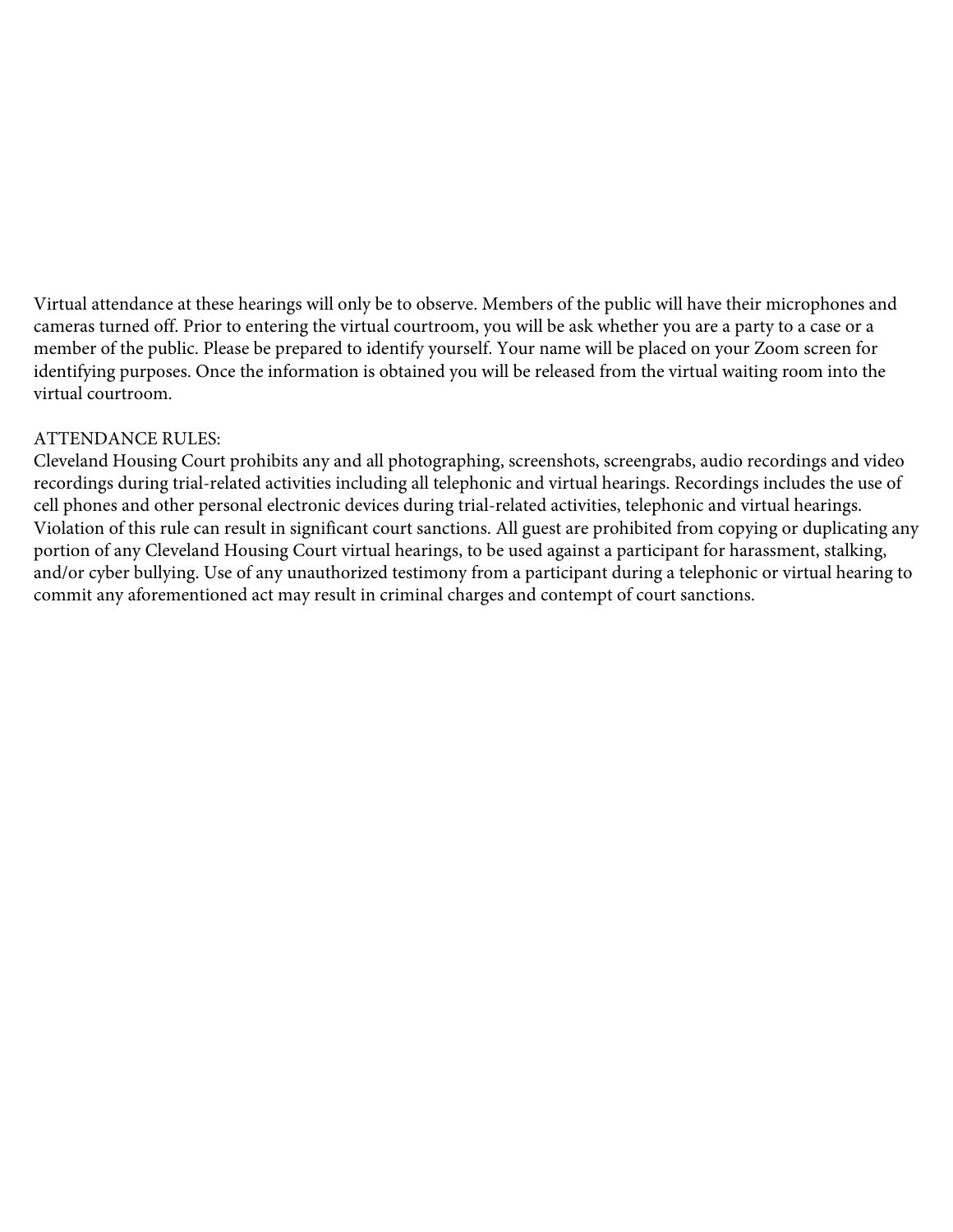### **PREPARING TO PARTICIPATE IN A HOUSING COURT ZOOM PROCEEDING**

**The Court will not provide technical support for Zoom participants or attendees. Please contact the ZOOM Help Center by following the link:**  https://support.zoom.us/hc/en-us**, your local IT support, or other online [guidance.](https://support.zoom.us/hc/en-us)** 

# **CASE PARTICIPANTS**

Attorneys, witnesses, case parties, etc., in a Zoom proceeding with the court must follow the guidance below, as adequate preparation and testing of the system are required to ensure a good experience for everyone involved. For security and enforcement of court standards, the court may disable some Zoom interactions (such as chat, screen share, whiteboard, Q&A, raise hand, react, etc.).

### **ATTENDEES**

The public, press and or other non-participating observers ("attendees") of a Zoom proceeding with the court must follow the guidance set forth below:

# **ACCESS**

**1.** Access information for attendees will be available by emailing Housing Court staff at housingcourtinfo@cmcoh.org for criminal proceedings or [housingcourtcivil@cmcoh.org](mailto:housingcourtinfo@cmcoh.org) for civil proceedings. **YOU MUST PUT YOUR**

# **[CASE NUMBER IN THE SU](mailto:housingcourtcivil@cmcoh.org)BJECT LINE OF THE EMAIL.**

2. Case participants will receive an email invitation from the court with specific information that must be followed. The ZOOM link, meeting ID and password will only be provided to those who have requested to attend the proceeding. **PLEASE**

# **DO NOT SHARE OR FORWARD THE ZOOM LINK**

- 3. Attendees will be able to see and/or hear the court proceeding in the same manner as the participants, and will have a similar experience to sitting in the courtroom.
- 4. Please note that some proceedings may provide phone-only connectivity via Zoom or other means.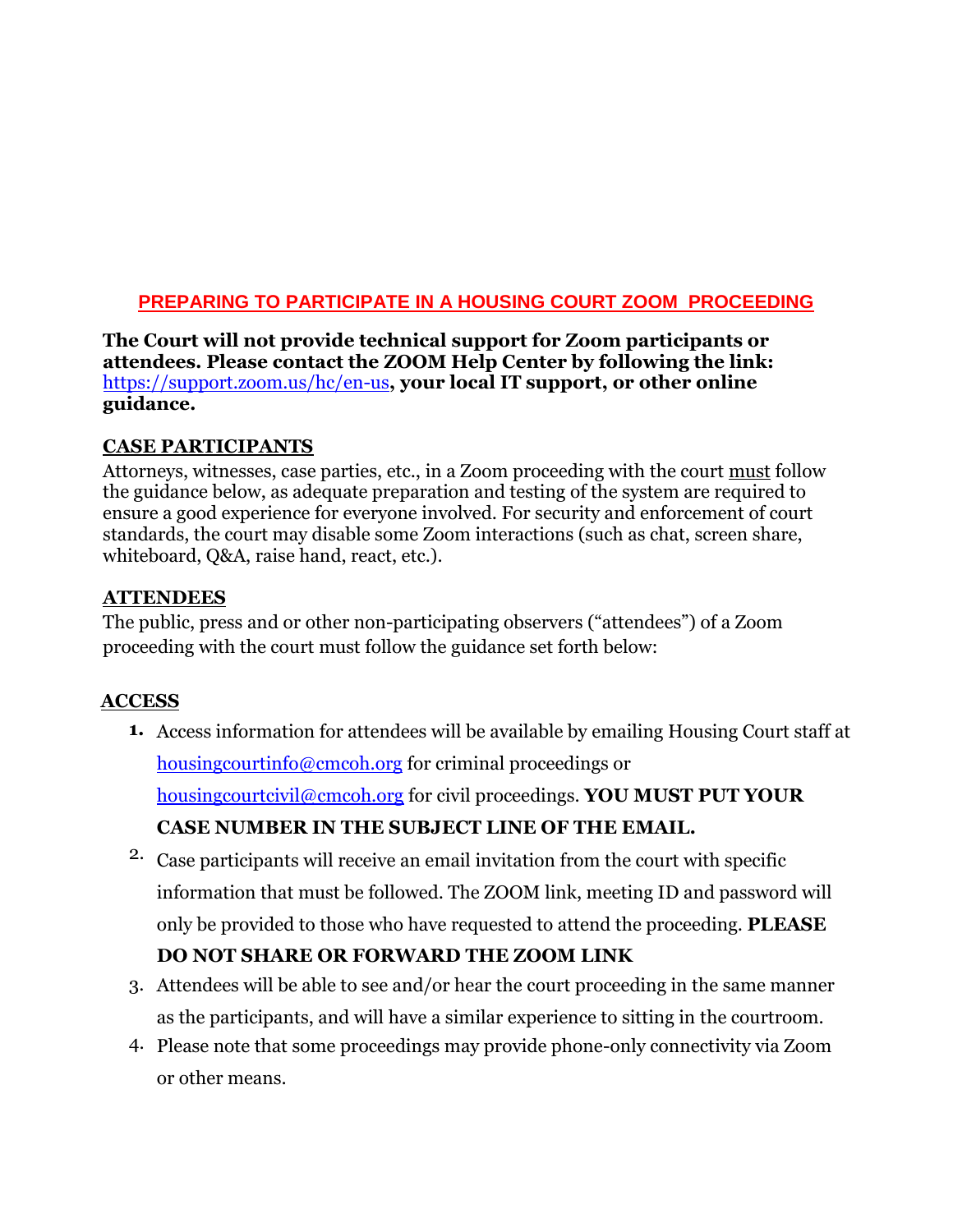- 5. Participants: If you do not already have a Zoom account, set one up at [https://zoom.us/.](https://zoom.us/) A paid Zoom account is not necessary for any interaction with the court. *Attendees do not need a Zoom account.*
- 6. Log into <https://zoom.us/signin>and set your name, phone and email. Including a photo will help identify you when connecting. *Attendees do not need a Zoom profile or to provide any identity information.*
- 7. Install the latest Zoom Client for Meetings at [https://zoom.us/download.](https://zoom.us/download) Although Zoom can be used in a browser only, it is not suitable for participating with the court. The full Zoom client is required for best functionality and best experience with the system. *Attendees may use the browser version of Zoom, but it is limited.*
- 8. Always keep your software up to date! The Zoom Client automatically updates itself upon launching the software, but you can also update it manually.

# **SETTINGS**

Zoom has a variety of settings, and as the system evolves, certain aspects or features may change. The settings below are highly recommended by the court to improve your video conference.

- 1. General: **Ask me to confirm when I leave a meeting**: ON (*Helps prevent unintended departures*)
- 2. Video: **Enable HD: OFF** (*Helps prevent poor video performance, and usually looks just as good as HD*)
- 3. Video: **Always display participant names on their video**: ON
- 4. Video: **Always show video preview dialog when joining a video meeting**: ON (Final check before your video displays to others).
- 5. The court will likely use only the audio and video functionality of Zoom. Other functions such as text chat, screen sharing, etc., will be disabled for your session, and you need only learn the basics of observing or participating in a Zoom Webinar by audio or video.

### **LEARN ZOOM**

- 1. Getting Started:<https://support.zoom.us/hc/en-us/categories/200101697>
- 2. Video: <https://support.zoom.us/hc/en-us/sections/200521865-Video>
- 3. Audio: <https://support.zoom.us/hc/en-us/sections/200319096-Audio>